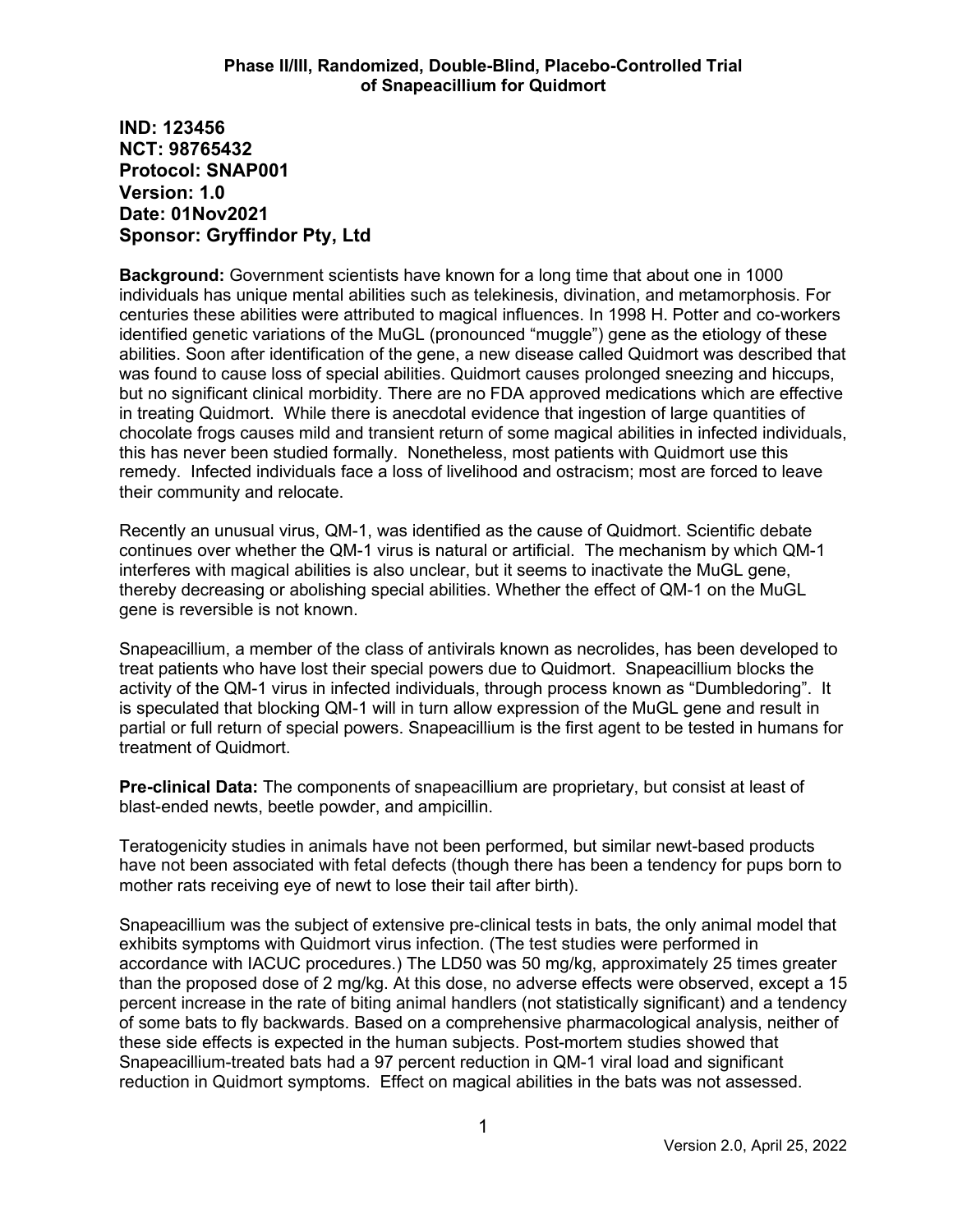# **Phase II/III, Randomized, Double-Blind, Placebo-Controlled Trial of Snapeacillium for Quidmort**

**Clinical Data:** Snapeacillium was administered to eight subjects in a phase one trial. These subjects were given Snapeacillium, and then monitored continuously for an eight-day period. The drug was generally well tolerated. There was a moderate increase in liver enzymes (to 3x upper limit of normal) in 40% of subjects, and a marked increase (10x ULN) in one subject. The enzyme levels returned to slightly above baseline after one month, and no adverse physiological effects were detected. It was noted that one subject became partially hypnotized when observing lumen, but the effect was transient.

**Study overview**: This study is a randomized, double-blind, placebo-controlled trial of a new treatment agent. A total of 60 adult subjects will be enrolled into the clinical trial; 30 subjects will receive the therapeutic agent and 30 will receive placebo. The QM-1 viral assay will be performed at the Hogsmeade Clinical Laboratory, a CLIA certified site that meets the standards of OMN, the pre-eminent professional society for esoteric laboratory testing, and has been validated in accordance with laboratory procedures. However, the test is not FDA-approved. The data from this study will not be used towards receiving FDA approval for the QM-1 viral assay by the Hogsmeade Clinical Laboratory.

Because the effect of Snapeacillium on a fetus is not known, all women of child-bearing potential must use two forms of contraception, one of which must be hormonal based.

Subjects who meet the inclusion and exclusion criteria will be invited to participate. Those who provide informed consent will be randomly assigned to receive a single dose of either 2 mg/kg of Snapeacillium or placebo. The randomization scheme will be 1:1. Gryffindor Pty, Ltd will complete the randomization assignment and provide each site with an equal number of doses of both Snapeacillium and the inert placebo tablet. Each dose will be labeled with a sequential number, starting at number 001. The doses will be dispensed in the same sequential order as subjects are enrolled in the study (i.e. the first subject to be dosed at a site will receive the dose numbered 001, the second subject to be dosed will receive the dose numbered 002 and so on). Subjects assigned to either arm must not utilize any other therapy for Quidmort (including chocolate frogs). Subjects will be monitored every month for six months with routine physical exams, blood and urine tests (analysis also performed at the Hogsmeade Clinical Laboratory), measurement of QM-1 viral load, and the Magical Ability Score (MAS), which measures special abilities. The Quality of Wizard Life (QOWL) survey will be administered at enrollment and last visit. Subjects withdrawing from the study prior to final scheduled visit must return to clinic for exam, MAS, and QOWL. In addition, their clinical course will continue to be followed for 1 year by medical record review.

Because the QOWL is only available in English , patients who do not speak English are not eligible to participate.

Subjects will be paid a total of 100 galleons (1 galleon = 6.64 USD) for participating. They will receive 10 galleons for each of the first six visits and 40 galleons at the last visit.

The sponsor of the study, Gryffindor Pty, Ltd. will study Snapeacillium at one domestic site (Salem, MA) and one international site (Hogwarts, UK). Both of these locations have a high incidence of Quidmort. There will be a total of 60 subjects randomized. The principal investigator is Dr. J.R.R. Rowling, who has received a Ph.D. in pharmacology from Oxford. Dr. Rowling helped develop Snapeacillium, and has a patent pending for this drug. All study personnel have received GCP training from the IRB staff.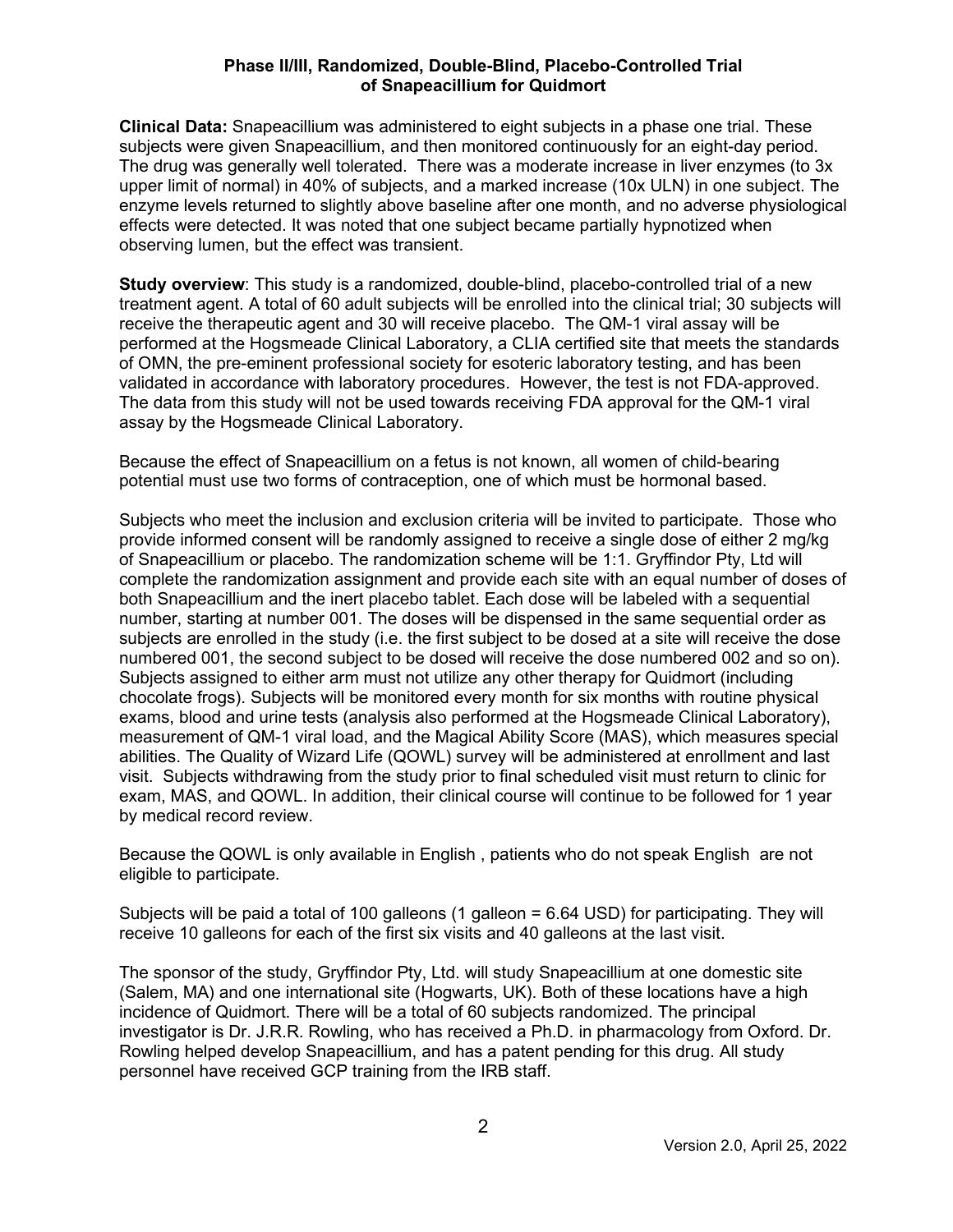# **Phase II/III, Randomized, Double-Blind, Placebo-Controlled Trial of Snapeacillium for Quidmort**

# Schedule of events:

| <b>Event</b>           | Visit 1 | <b>Study</b><br>visits<br>$2 - 5$ | <b>Study</b><br><b>Visit</b><br>6 | <b>Early</b><br><b>Withdrawl</b><br><b>Visit</b> |
|------------------------|---------|-----------------------------------|-----------------------------------|--------------------------------------------------|
| Informed               | X       |                                   |                                   |                                                  |
| Consent                |         |                                   |                                   |                                                  |
| QM-1 viral             | X       | X                                 | X                                 |                                                  |
| assay                  |         |                                   |                                   |                                                  |
| Pregnancy              | X       | X                                 | X                                 |                                                  |
| Test <sub>a</sub>      |         |                                   |                                   |                                                  |
| Physical               |         | $\mathsf{x}$                      | X                                 | X                                                |
| Exam                   |         |                                   |                                   |                                                  |
| <b>Blood Draw</b>      |         | X                                 | X                                 |                                                  |
| Urine                  |         | X                                 | X                                 |                                                  |
| Collection             |         |                                   |                                   |                                                  |
| <b>Magical Ability</b> |         | $\mathsf{x}$                      | X                                 | X                                                |
| Score(MAS)             |         |                                   |                                   |                                                  |
| Quality of             |         | X                                 | X                                 | X                                                |
| <b>Wizard Life</b>     |         |                                   |                                   |                                                  |
| Survey                 |         |                                   |                                   |                                                  |
| (QOWL)                 |         |                                   |                                   |                                                  |
| The Boggart            | X       | X                                 | X                                 | X                                                |
| Banishing              |         |                                   |                                   |                                                  |
| Spell (BBS)            |         |                                   |                                   |                                                  |
| Randomizaion           | X       |                                   |                                   |                                                  |
| <b>Study Drug</b>      | X       | $\pmb{\times}$                    |                                   |                                                  |
| <b>Distribution</b>    |         |                                   |                                   |                                                  |
| <b>Study Drug</b>      |         | X                                 | X                                 | X                                                |
| Collection             |         |                                   |                                   |                                                  |

a. Serum pregnancy test will be done at screening and a urine pregnancy test will be done at all follow up visits.

# **Inclusion Criteria:**

- Documented prior magical abilities through the Ministry of Magic Witch and Wizard **Registry**
- Detectable QM-1 virus in blood.
- $>$   $/$  = 18 years
- $\le$  /=120 years
- Able to sign informed consent
- Willing to attend all visit

#### **Exclusion Criteria:**

- Detectable Harry Potter virus in blood
- Suspension of powers through the Ministry of Magic Which and Wizard Registry
- Unable to consent in English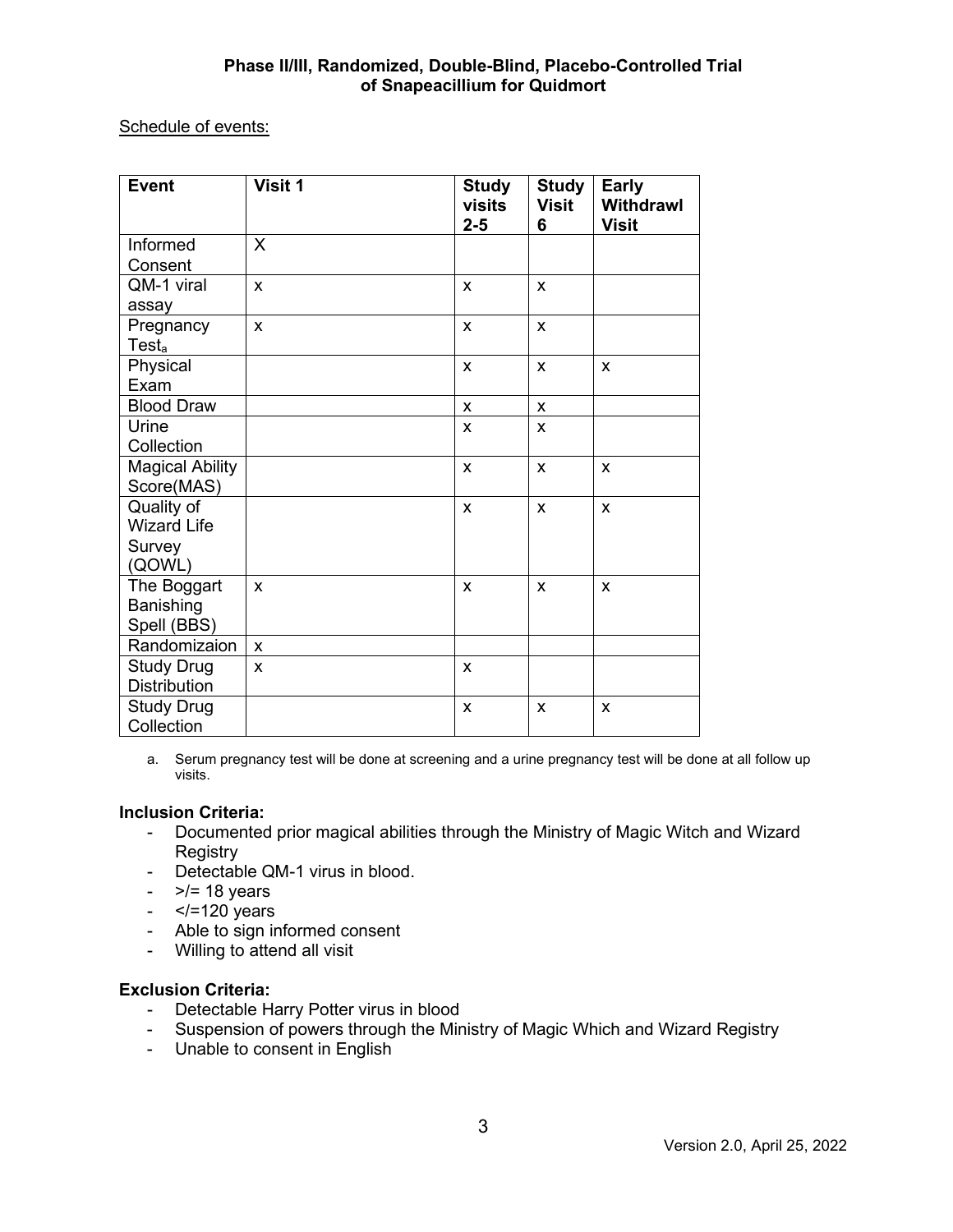# **Phase II/III, Randomized, Double-Blind, Placebo-Controlled Trial of Snapeacillium for Quidmort**

**Recruitment:** Subjects will be recruited through advertisements in various publications, such as *The Daily Profit*. The advertisement will simply state: "Volunteers needed for clinical study to determine the effectiveness of Snapeacillium, an exciting new therapy for Quidmort. For more information about this important clinical study call 1-800-THERAPY."

Additionally, information will be requested from the Ministry of Magic Witch and Wizard Registry if enrollment efforts are not successful through advertisements alone. The Ministry of Magic Witch and Wizard Registry is controlled by the Ministry of Magic, Salem MA. Individuals request to be entered into this registry when they realize their magical powers. Entry into the registry is contingent on the applicant successfully completing a series of assessment and tests that are administered by the Ministry of Magic. The registry was developed to promote networking, provide a platform to quickly disseminate educational and informational materials and connect witches and wizards from around the globe. Approved members of the registry have access to all of the information contained within the registry. however, anyone that is not a member of the registry can request information by submitting an application to, and receiving authorization from, the Ministry of Magic. Information that will be requested from the registry will be name, mailing address and email address of those listed in this registry that reside in the US, specifically, the Mid-West.

**Data Safety Monitoring Board:** A data safety monitoring board has been established with the International Association for Data Monitoring, London UK, and Gryffindor Pty. Ltd. Adverse events will be tracked. If an unacceptable level of adverse events to subjects occurs, the study will be halted. DSMB will meet prior to the first subject being enrolled and then after the first 5 have completed the study. They will then meet once per quarter. They will also meet after each SAE is reported. Additional information can be found in the DSMB Charter. The study is expected to last about one year. The sponsor will submit annual reports to the IRB.

**Biospecimen Banking**: As the effects of QM-1 virus infection on the MuGL gene are not well understood, all participants must donate blood samples (10 ml) taken at the time of the initial protocol-specified blood sample, for DNA sequencing and various *in vitro* assays studying the interaction between QM-1 and MuGL gene. Additional blood (up to 10ml) will be collected and banked for future research related to QM-1, MuGL and Snapeacillium, or for other purposes. Samples will be stored at Gryffindor Pty, Ltd, and will be the sole property of that company. The DNA and other associated information will not be shared in the future with other researchers outside of Gryffindor Pty, Ltd. Information that will be stored with the samples include subject age at time of sample collection, MAS from first and last visits and diagnosis of Quidmort. No identifying information, or links to identifying information will be stored with the samples. Results of these tests are not shared with participants.

**Outcomes:** The primary outcome of the study is QM-1 viral load below the lower limit of detection (LLD) at Month 6. Secondary outcomes include 1) Change in viral load level from baseline to Month 6 and 2) The MAS score at Month 6.

**Data analysis:** The Boggart Banishing Spell (BBS) will be performed initially. The BBS will be used to analyze whether any magical skill has returned within the first month. If this analysis fails to show improvement in the magical skills, then the following spell analyses will be performed, in the listed order, until one has shown there has been an improvement in magical abilities:

1. Accio

2. Alhomora